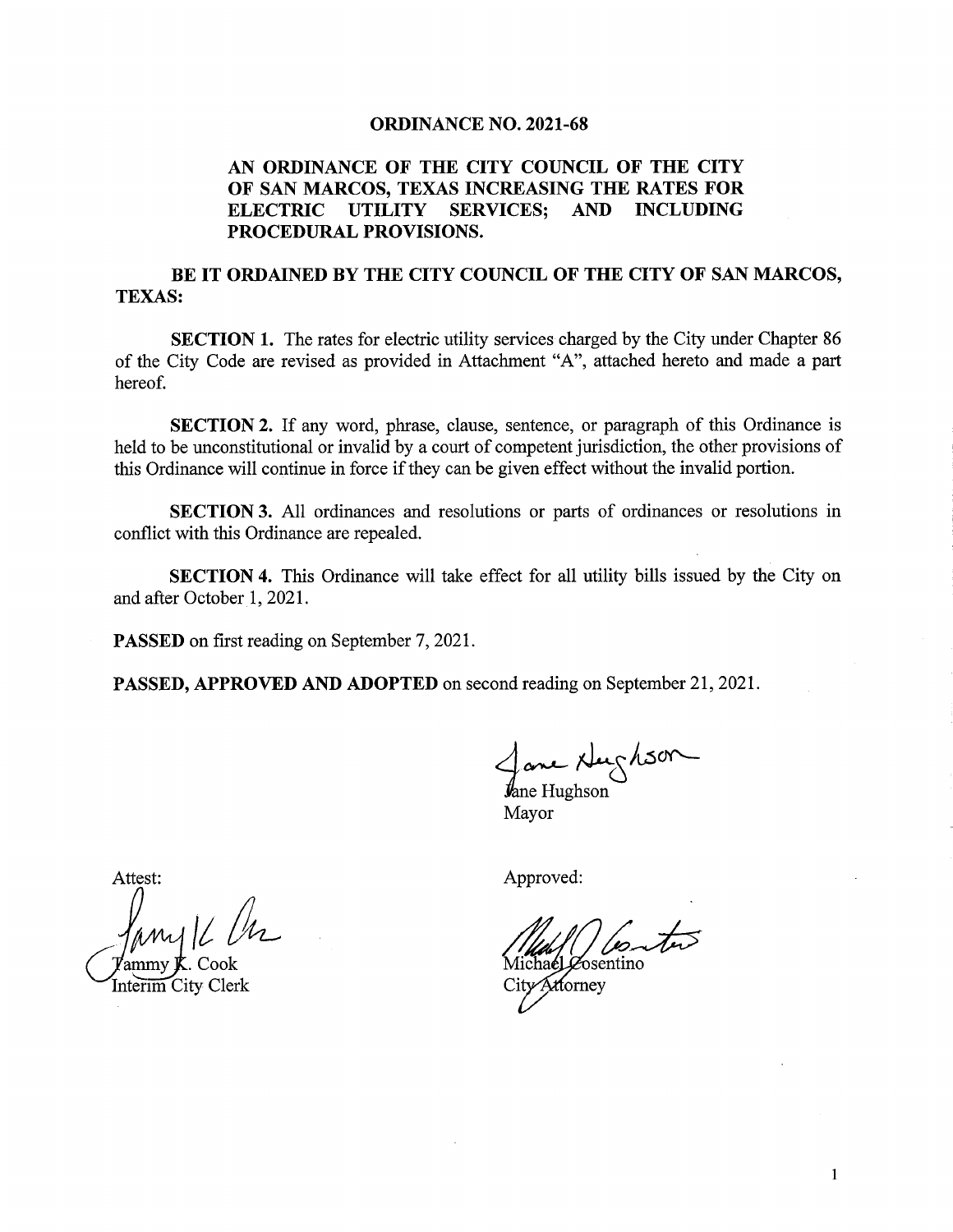# Exhibit A Fiscal Year 2022 Proposed Rate Adjustment Electric Rates

The proposed rate increases are listed below and notice of the increase is hereby given to all City of San Marcos electric utility customers.

#### **Proposed Electric Rates**

| <b>Residential Services</b> |  | October 1, 2020 Rate October 1, 2021 Rate |  |         |
|-----------------------------|--|-------------------------------------------|--|---------|
| Minimum Charge              |  | 9.29 S                                    |  | 10.25   |
| Cost per kWh                |  | 0.02080                                   |  | 0.02885 |

| Small General Service |         | October 1, 2020 Rate October 1, 2021 Rate |         |  |
|-----------------------|---------|-------------------------------------------|---------|--|
| Minimum Charge        | 10.92 S |                                           | 12.00   |  |
| Cost per kWh          | 0.02080 |                                           | 0.02915 |  |

| Medium General Service                |   |         | October 1, 2020 Rate October 1, 2021 Rate |         |
|---------------------------------------|---|---------|-------------------------------------------|---------|
| Minimum Charge                        | S | 49.14 S |                                           | 50.00   |
| Cost per kWh                          |   | 0.01020 |                                           | 0.01140 |
| Cost per kW (Demand Threshold >50 kW) |   | 3.61    |                                           | 5.50    |

| Large General Service (Primary)        | October 1, 2020 Rate October 1, 2021 Rate |         |
|----------------------------------------|-------------------------------------------|---------|
| Minimum Charge                         | 764.80 S                                  | 765.00  |
| Cost per kWh                           | 0.00650                                   | 0.00900 |
| Cost per kW (Demand Threshold >500 kW) | 3.00                                      | 5.00    |

| Large General Service (Secondary)      |   | October 1, 2020 Rate October 1, 2021 Rate |         |
|----------------------------------------|---|-------------------------------------------|---------|
| Minimum Charge                         | S | 218.40 S                                  | 220.00  |
| Cost per kWh                           |   | 0.01020                                   | 0.01200 |
| Cost per kW (Demand Threshold >500 kW) |   | 3.44                                      | 5.25    |